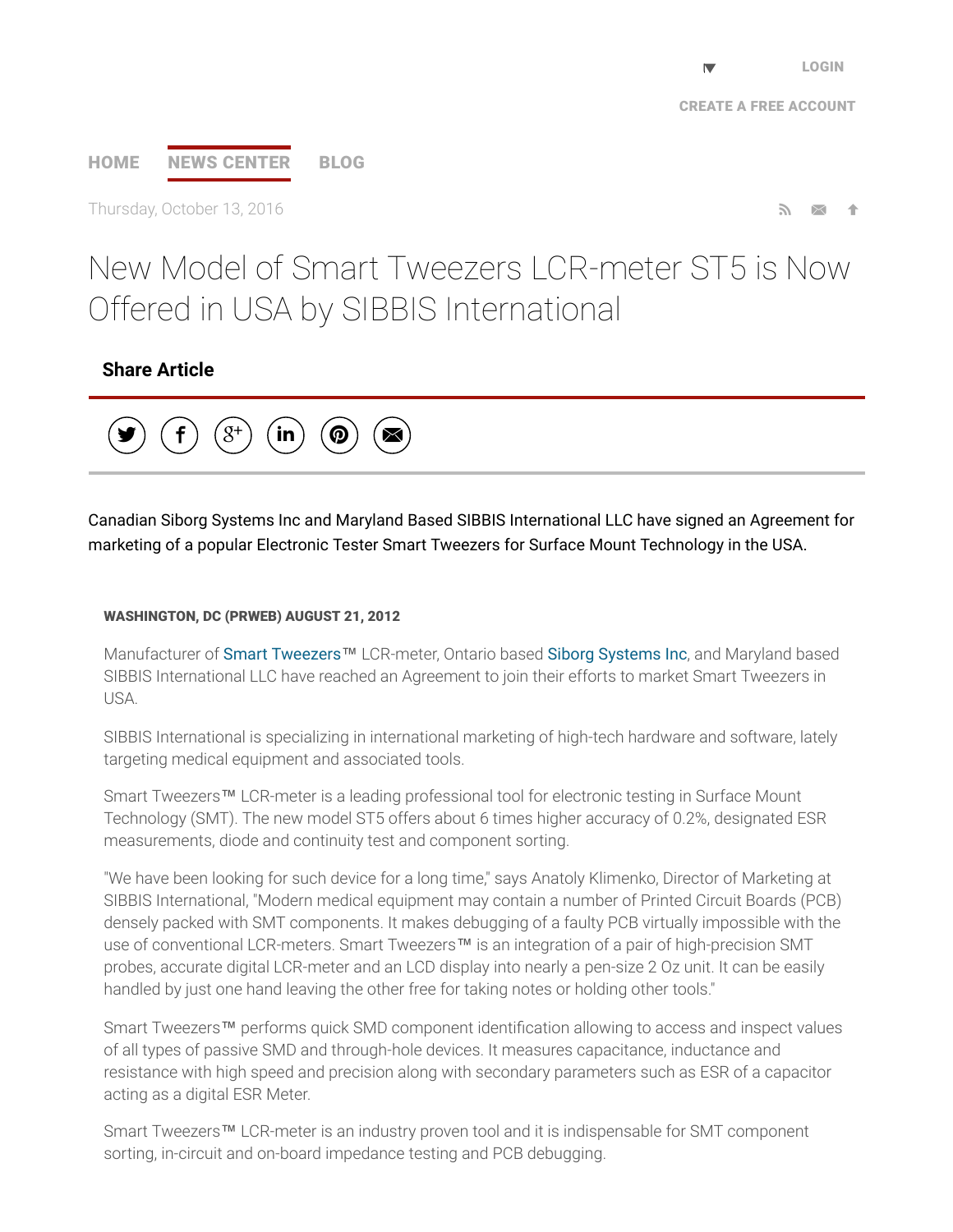Latest news are available in our Smart [Tweezers](http://www.prweb.net/Redirect.aspx?id=aHR0cDovL3d3dy5zbWFydHR3ZWV6ZXJzLnVzL2Jsb2c=)™ Blog. SIBBIS International LLC currently offers [Introductory](http://www.prweb.net/Redirect.aspx?id=aHR0cDovL3d3dy5zbWFydHR3ZWV6ZXJzLmNhL3NhbGU=) Sale Price for Smart Tweezers™ ST5.

About Siborg Systems Inc:

Established in 1994, Siborg Systems Inc. is a source of engineering software and hardware tools for semiconductor and electronics industry. Located in the city of Waterloo, Ontario, Canada, it enjoys being part of the local world-renowned high-tech community.

About SIBBIS International LLC:

Established in 2006, SIBBIS offers international marketing services for high-tech hardware and software product, medical equipment in particular.

For more information: SIBBIS International LLC, 1998 Lancashire Drive, Potomac, MD 20854 USA Phone/Fax: 301-762-1021, E-mail: smarttweezers(at)sibbis(dot)com

Share article on socal media or email:



View article via:

[PDF](http://www.prweb.com/pdfdownload/9815903.pdf) [PRINT](http://www.prweb.com/printer/9815903.htm)



Smart Tweezers LCR-meter simplifies PCB debugging

Smart Tweezers™ LCR-meter is an industry proven tool and it is indispensable for SMT component sorting, in-circuit and on-board impedance testing and PCB debugging.

Contact Author